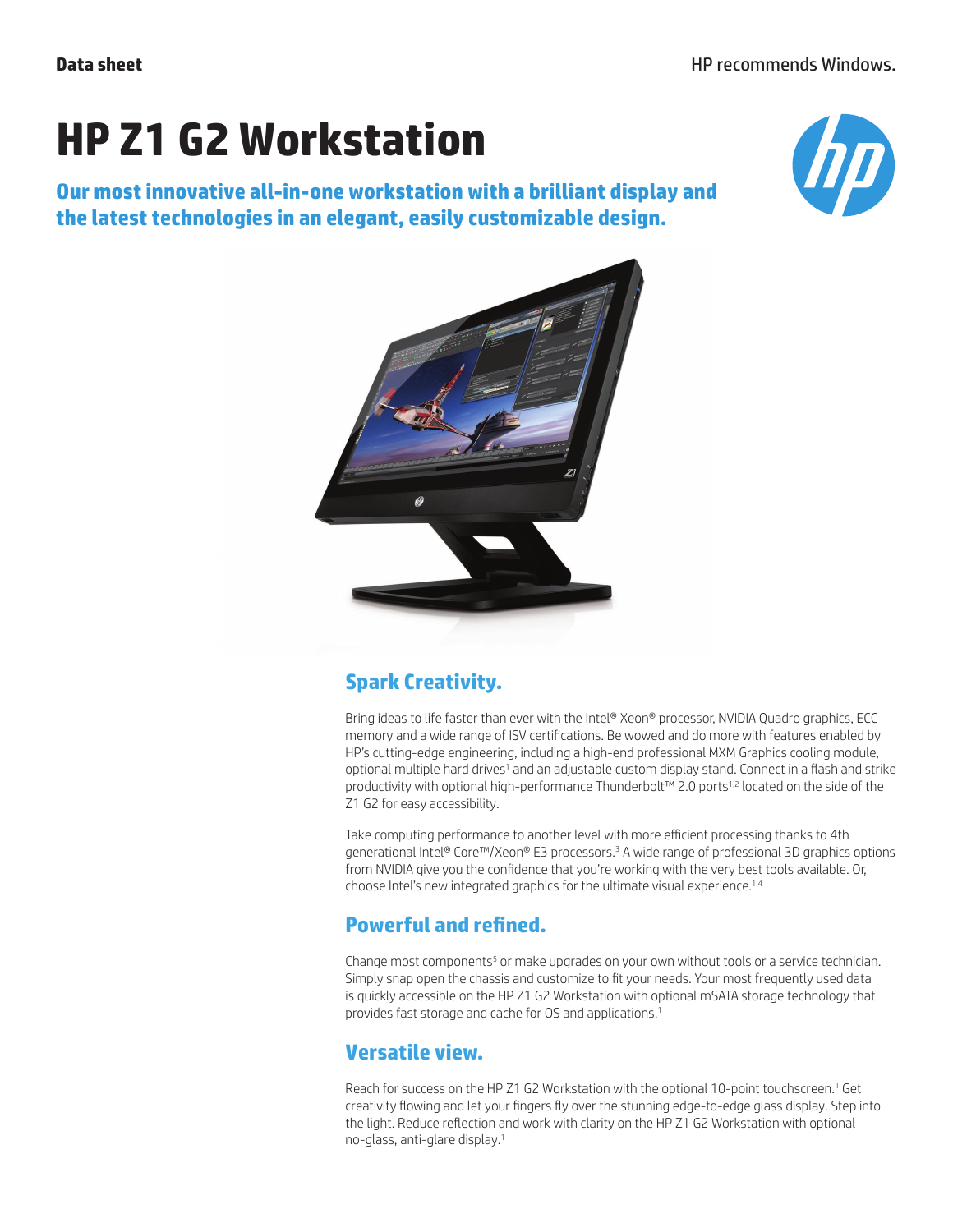#### **HP Z1 G2 Workstation**

| <b>Form Factor</b>                           | All-in-one                                                                                                                                                                                                                                                                                                                                                                                                                                                          |                                 |                                      |                              |                         |                                       |  |
|----------------------------------------------|---------------------------------------------------------------------------------------------------------------------------------------------------------------------------------------------------------------------------------------------------------------------------------------------------------------------------------------------------------------------------------------------------------------------------------------------------------------------|---------------------------------|--------------------------------------|------------------------------|-------------------------|---------------------------------------|--|
| <b>Available Operating</b><br><b>Systems</b> | Windows 8.1 Pro 64 <sup>6</sup><br>Windows 7 Professional 64 (available through downgrade rights from Windows 8.1 Pro 64 (National Academic only))*<br>Windows 7 Professional 64 (available through downgrade rights from Windows 8.1 Pro 64)*<br>Windows 7 Professional 64*<br>HP Linux Installer Kit<br>SUSE Linux Enterprise Desktop 11 (90 day support)<br>Red Hat Enterprise Linux Desktop/Workstation (Paper license with 1 year support; no preinstalled OS) |                                 |                                      |                              |                         |                                       |  |
| Available Processors <sup>3</sup>            | Processor                                                                                                                                                                                                                                                                                                                                                                                                                                                           | GHz                             | Cache                                | Cores                        | Hyper-Threading         | Integrated HD Graphics                |  |
|                                              | Intel® Xeon® E3-1280v3<br>Intel® Xeon® E3-1245v3<br>Intel® Xeon® E3-1225v3<br>Intel® Core™ i5-4570<br>Intel® Core™ i3-4130                                                                                                                                                                                                                                                                                                                                          | 3.6<br>3.4<br>3.2<br>3.2<br>3.4 | 8 MB<br>8 MB<br>8 MB<br>6 MB<br>3 MB | 4<br>4<br>4<br>$\Delta$<br>2 | Y<br>Υ<br>Y<br>N/A<br>Y | N/A<br>P4600<br>P4600<br>4600<br>4400 |  |
| <b>Chipset/BIOS</b>                          | Intel® C226 Chipset                                                                                                                                                                                                                                                                                                                                                                                                                                                 |                                 |                                      |                              |                         |                                       |  |
| Memory <sup>7,8,9</sup>                      | Up to 32 GB ECC or 16 GB non-ECC unbuffered DDR3 1866 MHz DIMMS; 4 DIMM slots                                                                                                                                                                                                                                                                                                                                                                                       |                                 |                                      |                              |                         |                                       |  |
| <b>Drive Controllers</b>                     | Integrated Serial ATA controller<br>Note: Actual memory speed is controlled by the processor                                                                                                                                                                                                                                                                                                                                                                        |                                 |                                      |                              |                         |                                       |  |
| Storage <sup>10,11</sup>                     | 500 GB-1 TB SATA (10000 rpm), 500 GB-3 TB SATA (7200 rpm), 120 GB-512 GB SATA SSD, 128-256 GB mSATA SSD                                                                                                                                                                                                                                                                                                                                                             |                                 |                                      |                              |                         |                                       |  |
| Optical Storage <sup>12,13</sup>             | 1 Optical drive: Slim tray-load Blu-ray writer; Slim tray-load DVD-ROM; Slim tray-load DVD RW SuperMulti writer                                                                                                                                                                                                                                                                                                                                                     |                                 |                                      |                              |                         |                                       |  |
| <b>Display</b>                               | 27" diagonal IPS LED backlit widescreen LCD with 2 MP 1080p webcam and optional touch (2560 x 1440)                                                                                                                                                                                                                                                                                                                                                                 |                                 |                                      |                              |                         |                                       |  |
| Available Graphics                           | Intel HD Graphics 4400 (Core i3); Intel HD Graphics 4600 (Core i5); Intel HD Graphics P4600 (Xeon E3-12x5v3)<br>Integrated:<br>Entry 3D:<br>NVIDIA Quadro K610M (1 GB)<br>Midrange 3D:<br>NVIDIA Quadro K2100M (2 GB)<br>High-end 3D:<br>NVIDIA Quadro K3100M (4 GB); NVIDIA Quadro K4100M (4 GB)<br>Note: If a discrete graphics card is installed, Intel integrated graphics is disabled. All discrete graphics cards are PCIe.                                   |                                 |                                      |                              |                         |                                       |  |
| <b>Drive Bays</b>                            | (1) 3.5" or (2) 2.5" bays                                                                                                                                                                                                                                                                                                                                                                                                                                           |                                 |                                      |                              |                         |                                       |  |
| <b>Slots</b>                                 | 1 MXM; 2 mini-PCIe/mSATA (full-length)                                                                                                                                                                                                                                                                                                                                                                                                                              |                                 |                                      |                              |                         |                                       |  |
| Network <sup>14,15</sup>                     | Integrated Intel I217LM PCIe Gigabit controller; Integrated Intel dual-band AC 7260 802.11 ac wireless LAN & Bluetooth 4 combo card                                                                                                                                                                                                                                                                                                                                 |                                 |                                      |                              |                         |                                       |  |
| Ports                                        | 2x USB 3.0 port (1 charging data port), 2x Thunderbolt 2™ <sup>2</sup> (optional), 1 Microphone in, 1 Headphone out, 1 SD 4.0 media card reader<br>Side:<br>4x USB 2.0 ports, 1x DisplayPort 1.1, 1 audio line in, 1 audio line out 1 RJ-45, 1 Subwoofer Output, 1 optical S/PDIF Output<br>Rear:<br>USB 2.0 Type A and 2 USB 2.0 on 9-pin header<br>Internal:                                                                                                      |                                 |                                      |                              |                         |                                       |  |
| <b>Dimensions with Stand</b><br>(HxWxD)      | 20.8 in x 26 in x 16.5 in (HxWxD) (52.83 X 66.04 X 41.91cm)<br>47 lb (21.32 kg)<br>Note: Maximum system weight with stand. Exact weight depends upon configuration                                                                                                                                                                                                                                                                                                  |                                 |                                      |                              |                         |                                       |  |
| <b>Power Supply</b>                          | 400 Watt 90%                                                                                                                                                                                                                                                                                                                                                                                                                                                        |                                 |                                      |                              |                         |                                       |  |
| Software <sup>16</sup>                       | HP Performance Advisor; HP Remote Graphics Software 6.0; HP ProtectTools Security; PDF Complete - Corporate Edition; MS Office Home & Business 2013 <sup>17</sup>                                                                                                                                                                                                                                                                                                   |                                 |                                      |                              |                         |                                       |  |
| <b>Security</b>                              | HP Chassis Intrusion Sensor; HP Keyed Cable Lock Kit (optional)                                                                                                                                                                                                                                                                                                                                                                                                     |                                 |                                      |                              |                         |                                       |  |
| <b>Certifications</b>                        | ENERGY STAR® qualified configurations available, Low Halogen, <sup>18</sup> EPEAT Gold                                                                                                                                                                                                                                                                                                                                                                              |                                 |                                      |                              |                         |                                       |  |
| Warranty <sup>19</sup>                       | On-site Warranty and Service; Limited one-, three-, four- and five-year options available. Mon-Fri 8-5 next business day, parts, labor and 24x7 phone<br>support, terms and conditions may vary.                                                                                                                                                                                                                                                                    |                                 |                                      |                              |                         |                                       |  |